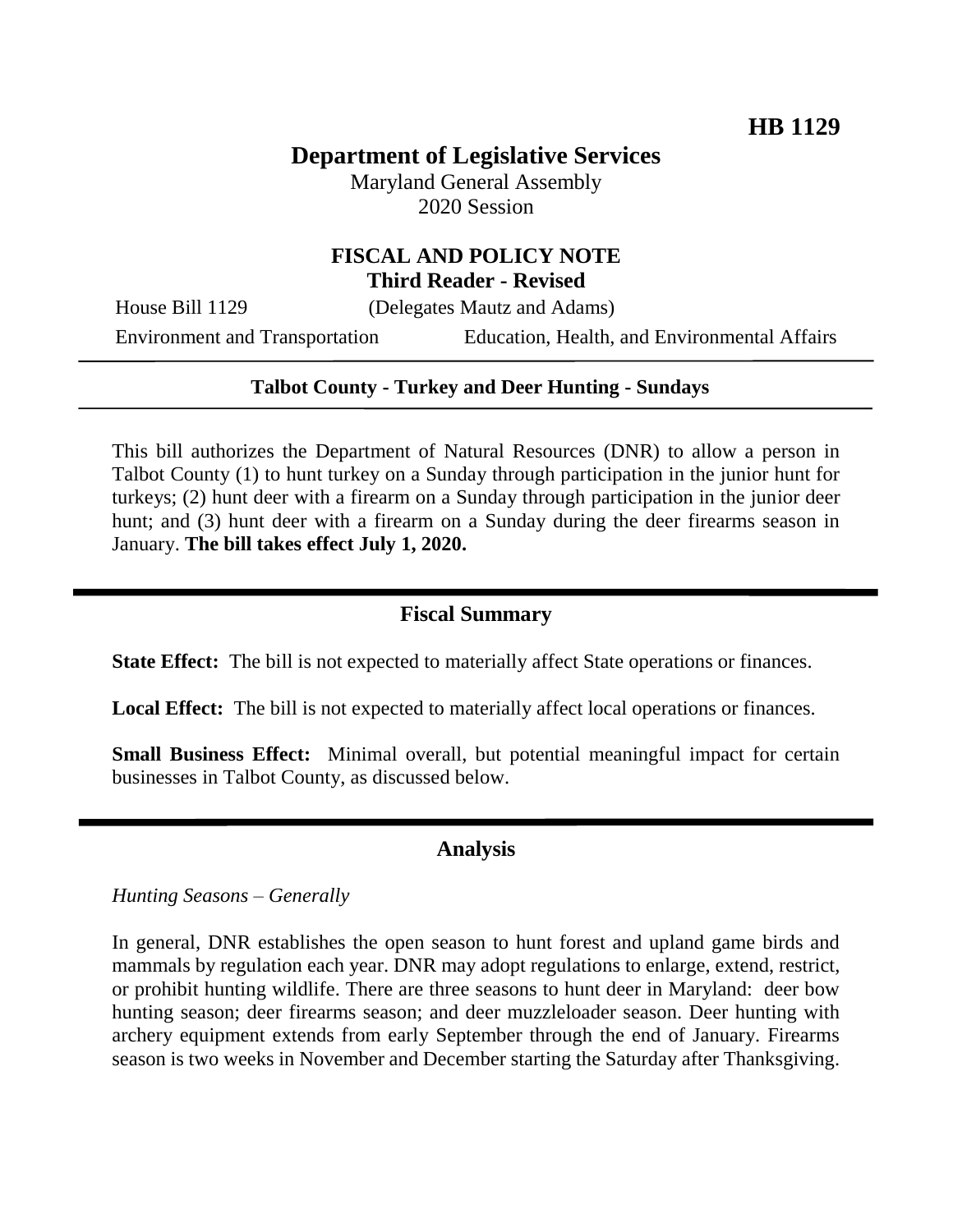There is also a two-day firearms season in January. There are two muzzleloader seasons: one in mid-October and a second in late December.

### *Sunday Hunting – General Prohibition*

Except as otherwise provided, a person may not hunt any game bird or mammal on Sundays.

#### *Deer on Private Property*

In Calvert, Caroline, Carroll, Charles, Harford, Queen Anne's, Somerset, Talbot, Wicomico, and Worcester counties, a person may hunt deer on private property with a bow and arrow or crossbow during open season on the last three Sundays in October and the second Sunday in November.

In Wicomico County, DNR may authorize a person to hunt deer on private property on the second Sunday in the deer firearms season from 30 minutes before sunrise until 10:30 a.m.

In Calvert, Caroline, Charles, Harford, Queen Anne's, Somerset, and Worcester counties, a person may hunt deer on private property on the first Sunday of the bow hunting season in November and each Sunday in the deer firearms season. In addition, DNR may allow deer hunting on private property statewide (with the exception of Baltimore City and Baltimore, Howard, Kent, Montgomery, and Prince George's counties) on the first Sunday of the bow hunting season in November and the first Sunday of the deer firearms season.

In Carroll County, DNR may authorize deer hunting on Sundays on private property from the first Sunday in October through the second Sunday in January of the following year.

In Montgomery County, DNR may allow a person to hunt deer on a Sunday throughout the deer hunting season on private property. DNR may only allow such hunting from 30 minutes before sunrise until 10:30 a.m., subject to specified exceptions. The time restrictions do not apply (1) to a participant in the junior deer hunt; (2) on private land only on one Sunday designated by DNR during deer bow hunting season; and (3) on private land only on one Sunday designated by DNR during the firearms season.

In Kent County, DNR may allow a person to hunt deer on a Sunday on private property throughout all deer hunting seasons. However, DNR may only allow a person to hunt deer during firearms season from 30 minutes before sunrise until 10:30 a.m., subject to specified exceptions. The time restrictions do not apply (1) to a participant in the junior deer hunt and (2) on private land only on one Sunday designated by DNR during the firearms season.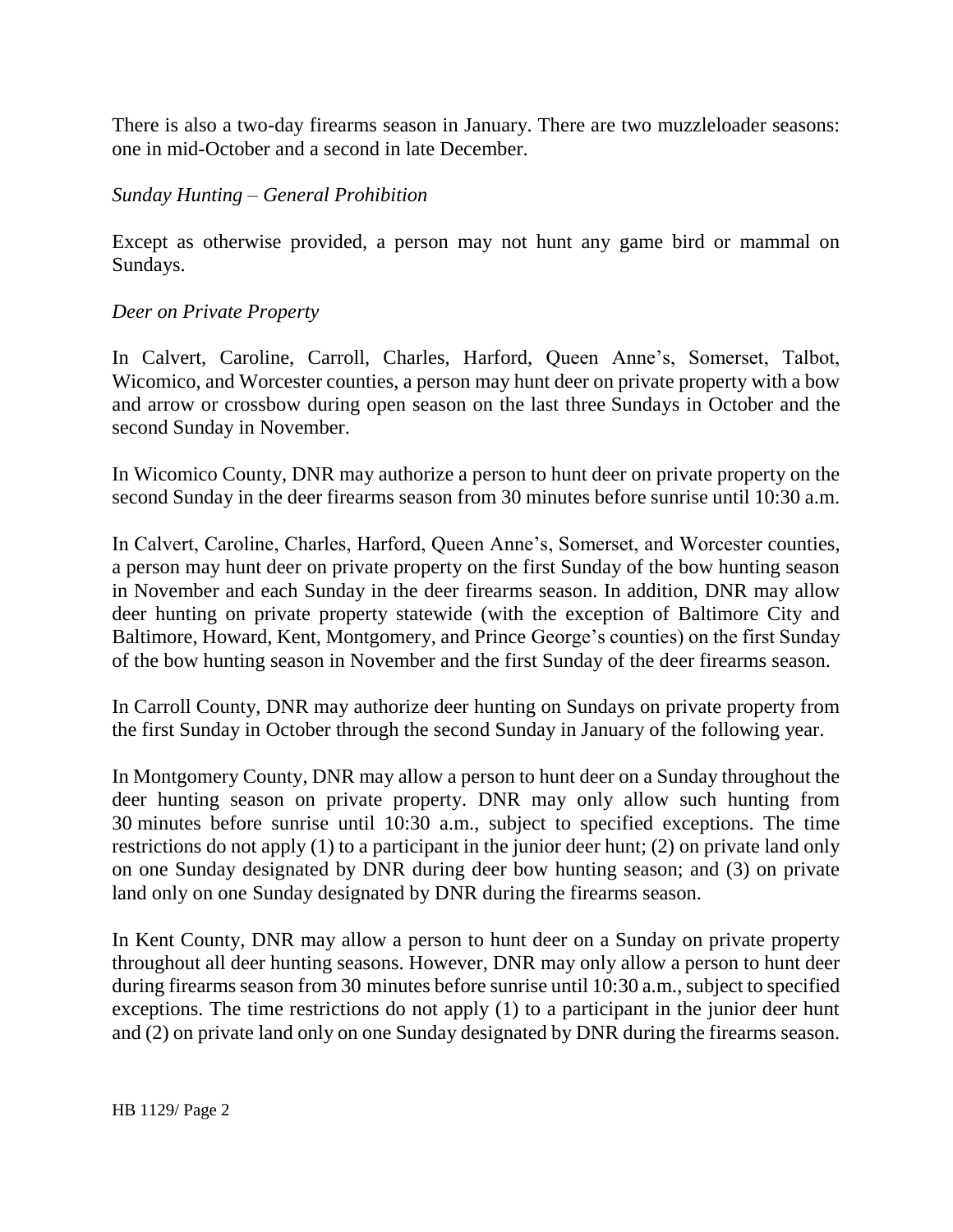In Dorchester County, DNR may authorize deer hunting on a Sunday on private property during the bow hunting season from the first Sunday in October through the second Sunday in January of the following year. Additionally, DNR may authorize deer hunting on a Sunday during the deer muzzleloader season on private property in Dorchester County. Finally, DNR may authorize deer hunting on the second and third Sunday of the deer firearms season on private property in Dorchester County.

#### *Game Birds and Mammals on Private Property and Public Land*

DNR may allow hunting on Sundays in Allegany, Cecil, Garrett, and Washington counties for any game bird or mammal, except migratory game birds, during the open season for these animals on specified private property and public land designated for Sunday hunting by DNR. Additionally, DNR is authorized to allow Sunday deer hunting in Frederick County from the first Sunday in October through the second Sunday in January of the following year on specified private property and public land designated for Sunday hunting by DNR. In St. Mary's County, DNR may allow a person to hunt any game bird or mammal, except migratory game birds, on any Sunday during the open season for these animals on private property or public land (except State parks) designated for Sunday hunting by DNR.

### *Hunting Turkey on Private Property and Public Land*

A person may hunt turkey on private property in Calvert, Caroline, Carroll, Charles, Dorchester, and Kent counties on Sundays during the spring turkey hunting season. In Dorchester County, a person may hunt turkeys on Sundays on public land designated for hunting by DNR during the spring turkey hunting season.

#### *Junior Hunts*

Under current law, a person who is age 16 or younger and is participating in a junior hunt may hunt on a Sunday. Hunting turkey on a Sunday of the junior turkey hunt is already available in Talbot County.

**Background:** Because white-tailed deer thrive in habitat that is composed of woods and openings and because hunter access in those areas is limited, suburban development has provided excellent deer habitat in the State. This has resulted in growing deer populations in suburban areas. Higher populations of deer can lead to a greater number of negative interactions with suburban residents, such as deer-vehicle collisions and vegetation damage. Deer also cause agricultural damage.

According to DNR, regulated hunting is the most cost-effective deer population control mechanism available throughout most of the State, and Sunday hunting has contributed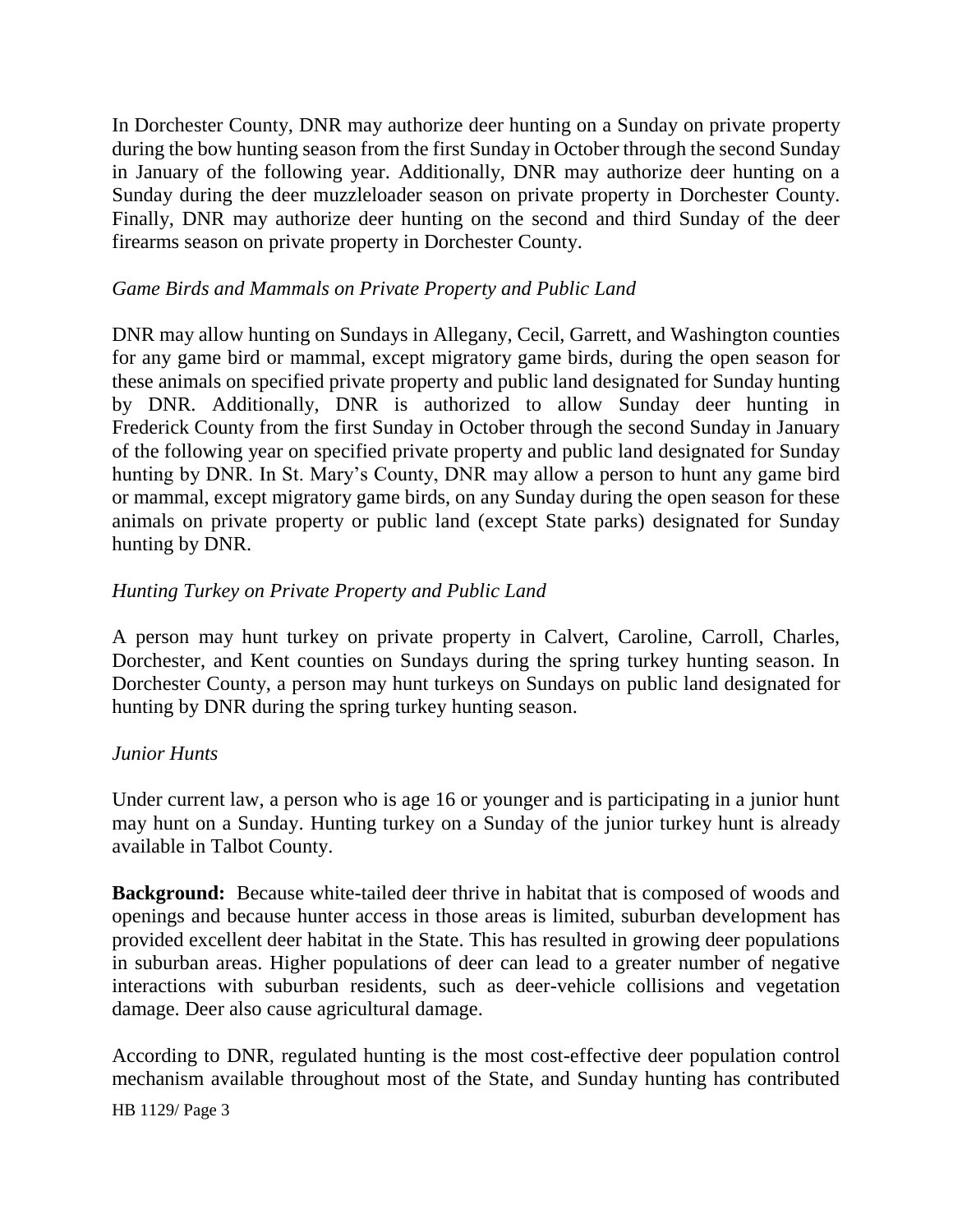positively to managing the State's white-tailed deer population in the 20 counties where it is now permitted.

Hunters have harvested more than 75,000 deer on Sundays since becoming a legal hunting day in 2003. Deer hunters harvested 8,416 deer on Sundays during the 2018-2019 hunting season. Archery hunters harvested 1,944 deer on Sundays during the 2018-2019 hunting season, while firearm hunters harvested 5,423 deer, and muzzleloader hunters harvested 153 deer. Included in the firearm totals are the 896 deer harvested by junior hunters on the Sunday of the Junior Hunt Weekend.

During the seven Sunday hunting days in Talbot County during the 2018-2019 hunting season, 236 deer were harvested by hunters. Firearm hunters harvested 148 deer on the two Sundays open to firearm hunting in Talbot County.

**Small Business Effect:** Authorizing additional deer hunting in Talbot County likely has a meaningful economic impact on certain types of businesses. The U.S. Fish and Wildlife Service reports that, in 2011, the average hunter in Maryland spent \$49 per hunting day on trip-related expenditures. In 2011, the National Survey of Fishing, Hunting, and Wildlife Associated Recreation estimated that hunters in Maryland spend more than \$260 million annually on food, lodging, equipment, and transportation.

In addition to businesses directly affected by hunting, the bill may also affect several other types of businesses. Most farms, for example, are small businesses. In 2011, the U.S. Department of Agriculture's National Agricultural Statistics Service estimated that Maryland deer caused \$7.7 million in agricultural damage statewide. Based on past estimates of crop damage losses, DNR estimates that an individual deer causes \$33.05 in agricultural damage annually. To the extent that the bill reduces crop damage, farmers benefit.

The bill may also affect vehicle owners and businesses involved in the repair of vehicles. DNR estimates that there was an average of more than 31,000 deer-vehicle collisions in each of the last five years and that the average cost per collision is \$4,179. The car insurance industry projected total annual damage in Maryland due to deer-vehicle collisions is \$133 million. Reducing the deer population in Talbot County likely reduces the number of deer-vehicle collisions, which has a positive impact on vehicle owners and a corresponding negative impact on vehicle repair businesses.

## **Additional Information**

**Prior Introductions:** None.

HB 1129/ Page 4